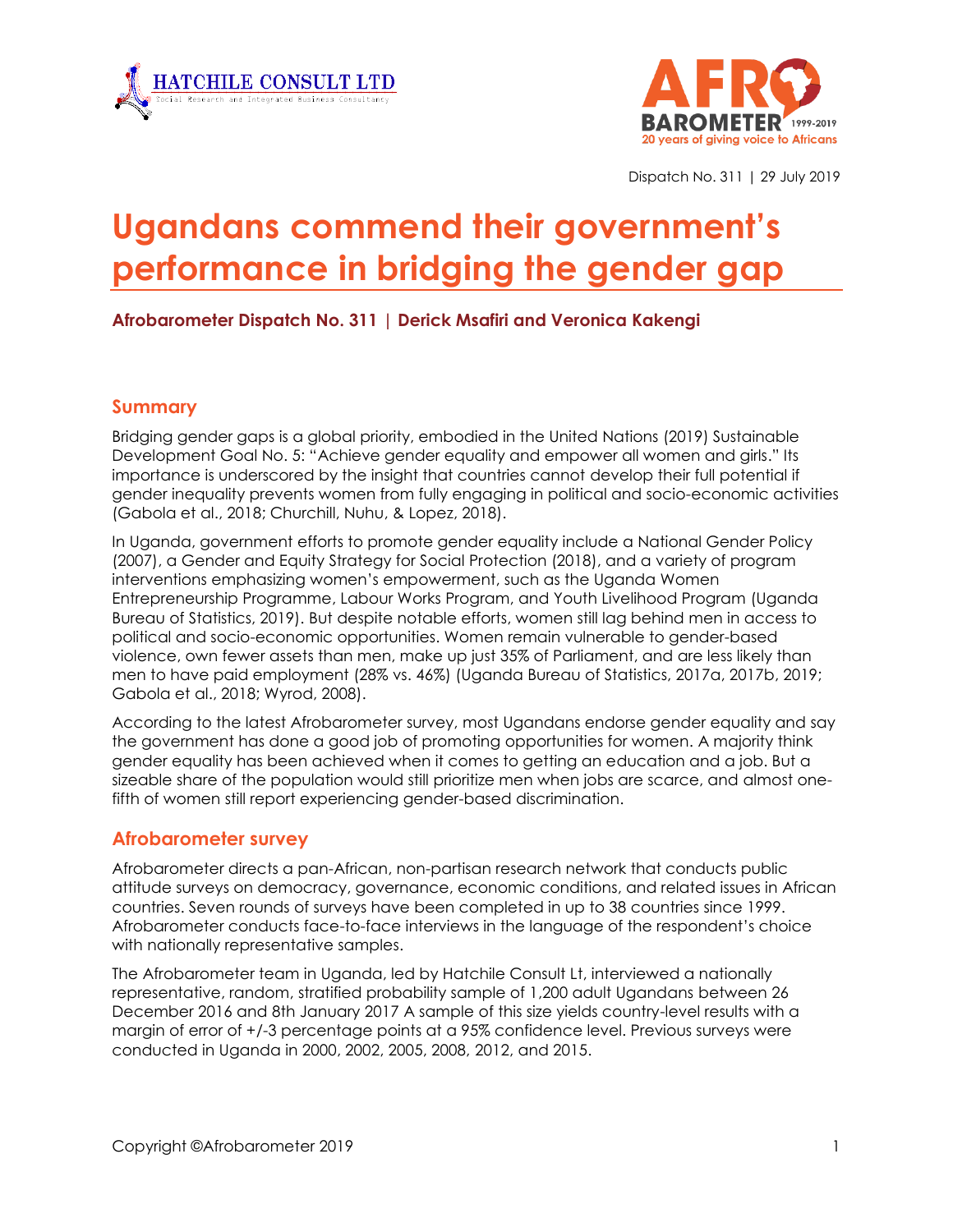

# **Key findings**

- More than three-quarters (79%) of Ugandans say equal opportunities and treatment for women have improved in recent years.
- Most Ugandans say gender equality has already been achieved when it comes to getting an education (86%) and a paying job (80%). Far fewer – though still a majority – say the same about owning and inheriting land (55%).
- But almost one in five women (18%) say they experienced gender-based discrimination during the previous year.
- A majority of Ugandans say women should have the same chance as men to be elected to public office (76%) and to own and inherit land (71%). But a substantial minority believe that men should be given priority for scarce jobs (39%) and that families are better off if women, rather than men, have primary responsibility for the home and children (38%).
- Ugandans are almost unanimous (86%) in praising the government's performance in promoting opportunities and equality for women.

# **Access to opportunities and treatment of women**

Eight out of 10 Ugandans (79%) say that equal opportunities and treatment for women are "better" or "much better" now compared to "a few years ago." About one in five say the situation has worsened (8%) or remained unchanged (12%) (Figure 1).



#### **Figure 1: Opportunities and treatment for women compared to a few years ago**  | Uganda | 2017

*Respondents were asked: Please tell me if the following things are worse or better now than they were a few years ago, or are they about the same: Equal opportunities and treatment for women?*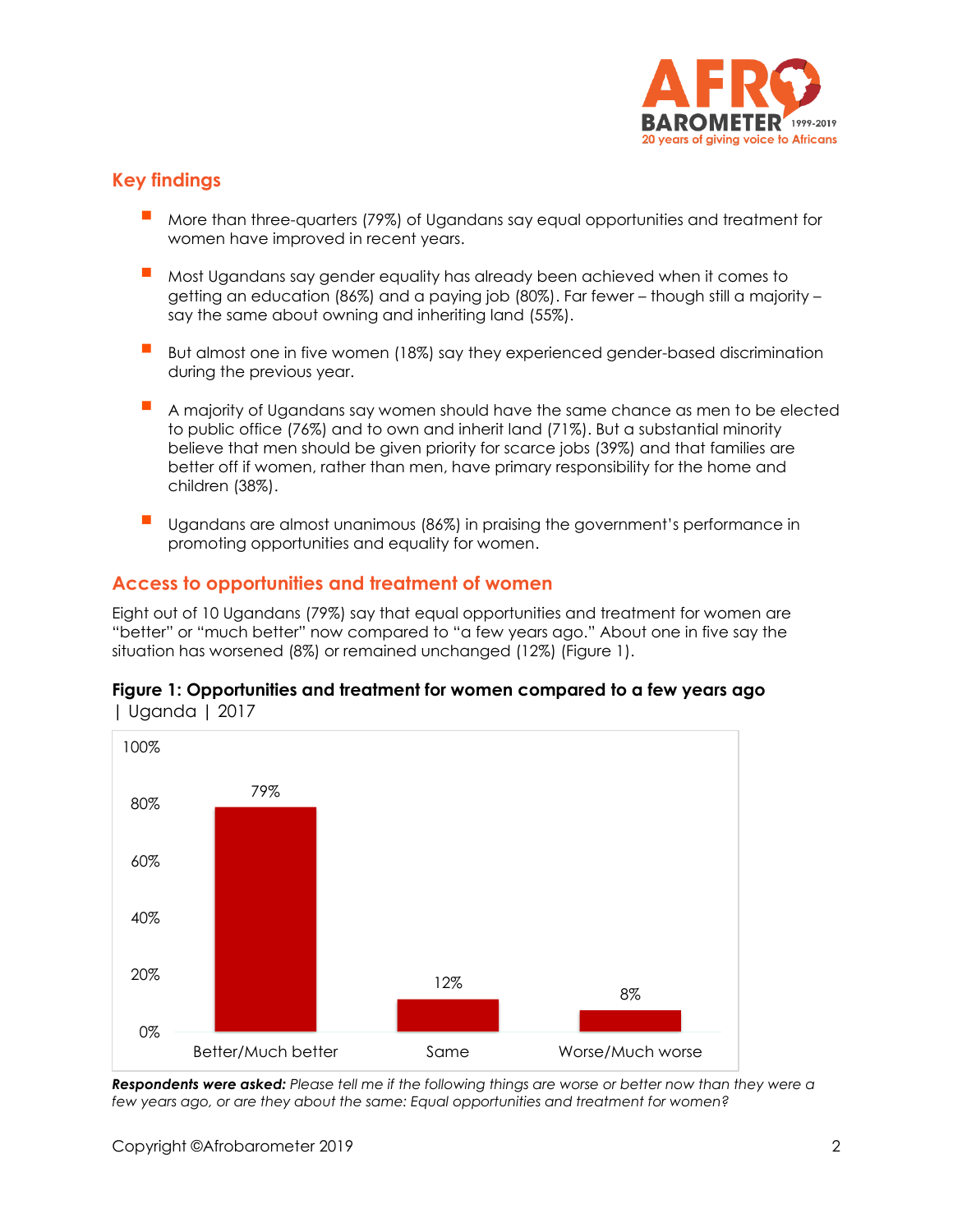

These assessments are remarkably consistent across key socio-demographic groups, varying little by respondents' gender, age, residency location, or educational status. The wealthiest respondents (those experiencing "no lived poverty")<sup>1</sup> are slightly less likely to see progress (73%), perhaps reflecting higher expectations for progress among this group (Figure 2).



**Figure 2: Improved opportunities and treatment for women** | by socio-demographic group | Uganda | 2017

*Respondents were asked: Please tell me if the following things are worse or better now than they were a few years ago, or are they about the same: Equal opportunities and treatment for women? (% who say "better" or "much better")*

Large majorities of Ugandans assert that gender equality is already a reality when it comes to education and jobs (Figure 3). At least eight out of 10 respondents "agree" or "strongly agree" that girls and boys have an equal chance to get an education (86%) and that women and men have an equal opportunity to get a paying job (80%) and to earn an income (80%). A much slimmer majority (55%) say that women currently have the same chance as men to own or inherit land.

<sup>1</sup> Afrobarometer assesses respondents' "lived poverty" based on responses to the following questions: "*Over the past year, how often, if ever, have you or anyone in your family gone without: Enough food to eat? Enough clean water for home use? Medicines or medical treatment? Enough fuel to cook your food? A cash income?"*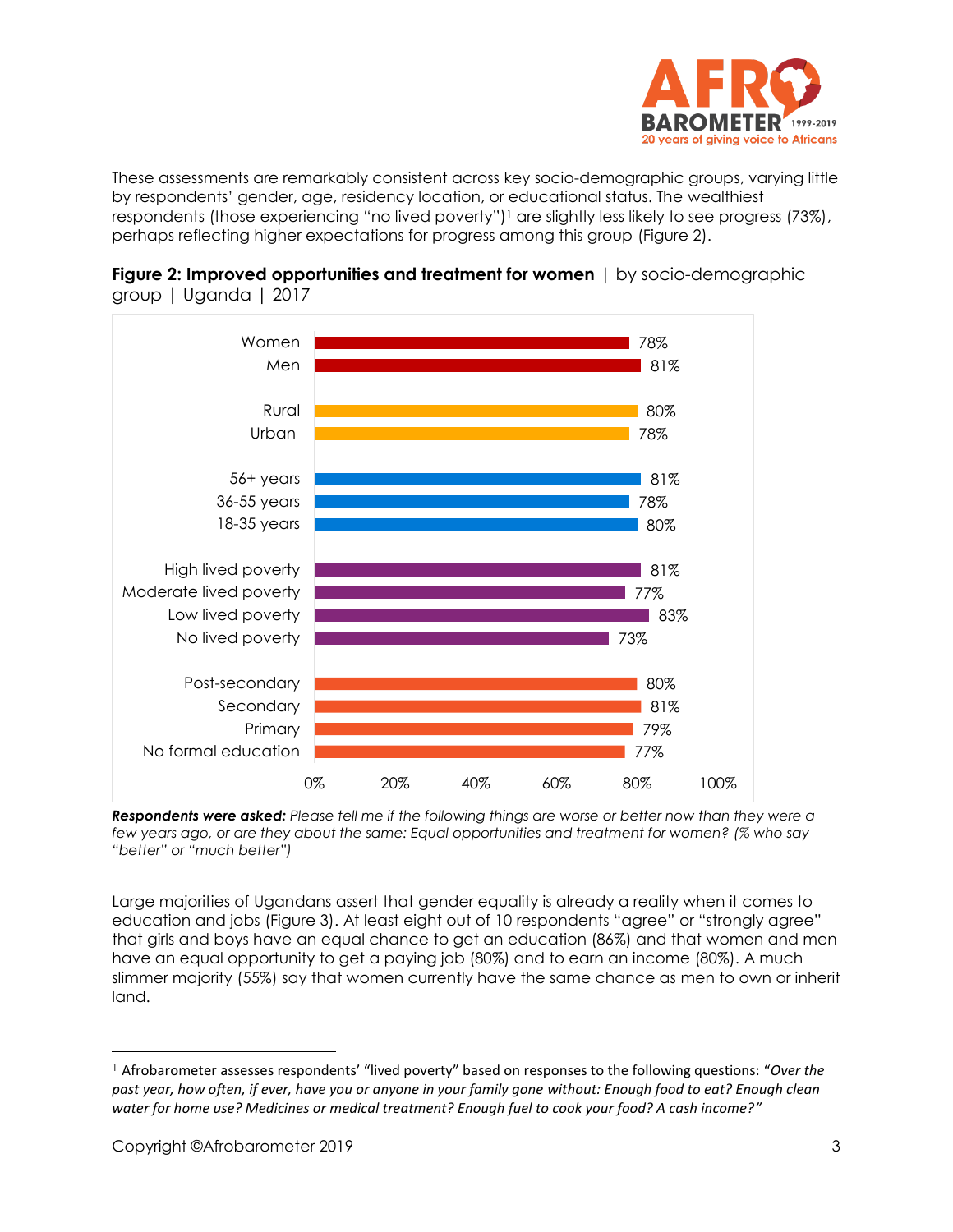

#### **Figure 3: Perceptions of gender equality** | Uganda | 2017



*Respondents were asked: For each of the following statements, please tell me whether you disagree or agree, or haven't you heard enough to say? In our country today:* 

*Girls and boys have equal opportunities to get an education? Women and men have equal opportunities to own and inherit land? Women and men have equal opportunities to get a job that pays a wage or salary? Women and men have equal opportunities to earn an income?* 

# **Gender discrimination and violence**

Despite positive assessments of progress toward gender equality, almost one in five Ugandan women (18%) say they experienced discrimination based on their gender during the 12 months preceding the survey, including 6% who say this occurred "several times" or "many times." Somewhat fewer men (12%) say they were victims of gender-based discrimination (Figure 4).



**Figure 4: Experienced discrimination based on gender** | Uganda | 2017

*Respondents were asked: In the past year, how often, if at all, have you personally been discriminated against based on any of the following: Your gender?*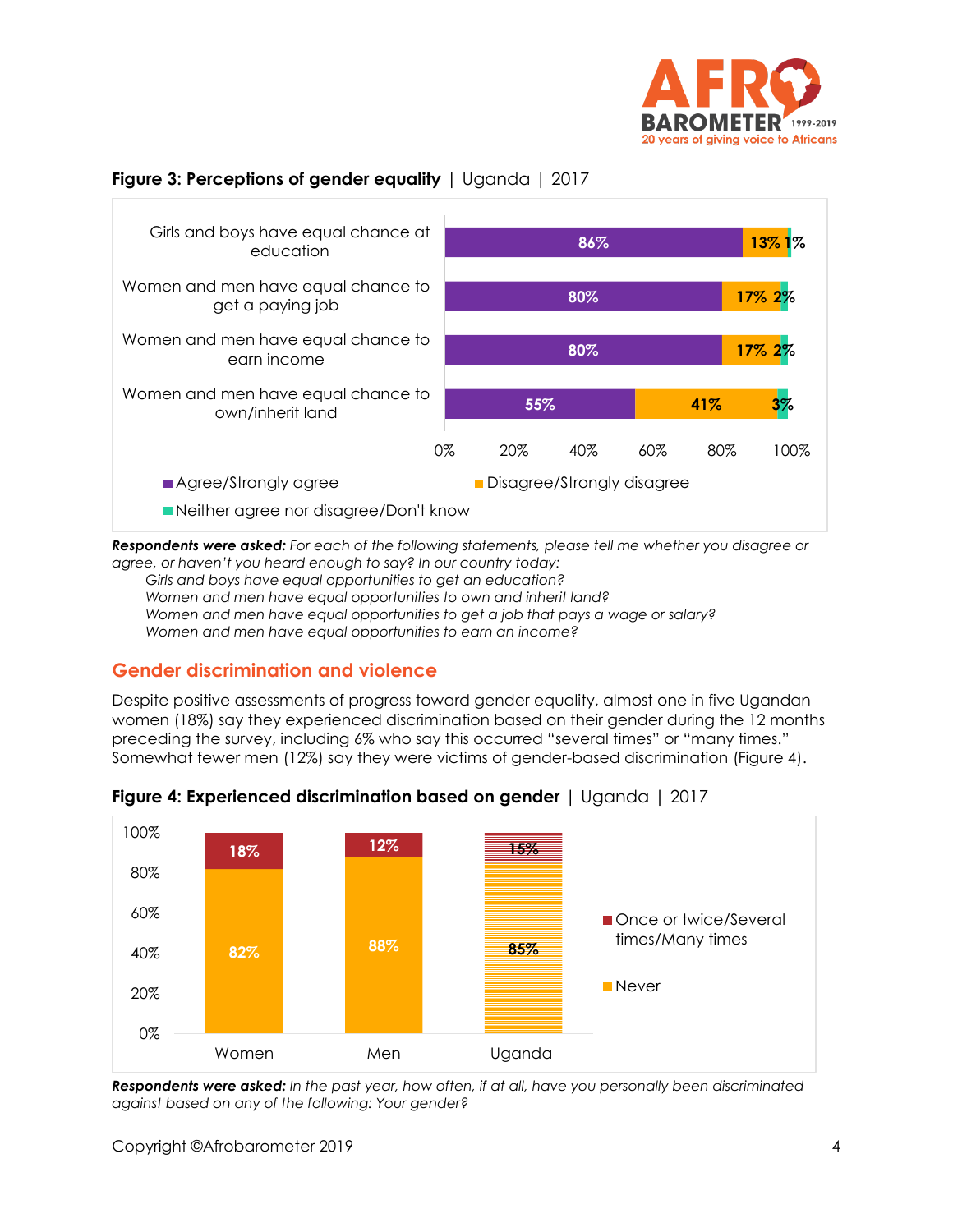

More than eight in 10 Ugandans (82%) say a man is "never" justified in beating his wife. But that leaves nearly one in five citizens who see wife-beating as "sometimes" (13%) or "always" (5%) justifiable (Figure 5).



**Figure 5: Is domestic violence ever justified?** | Uganda | 2017

*Respondents were asked: Please tell me for each of the following actions whether you think it can always be justified, sometimes be justified, or never be justified: For a man to beat his wife?*

# **Popular support for equal rights**

A majority of Ugandans support equal rights for women, but survey responses reflect some differences in views of gender roles.

Three-quarters (76%) of respondents say women should have the same chance as men of being elected to political office. Fewer than one in four (22%) think men make better political leaders than women and should be elected in their place (Figure 6).



**Figure 6: Support for gender equality in politics** | Uganda | 2017

*Respondents were asked: Which of the following statements is closest to your view? (% who "agree" or "agree very strongly" with each statement)*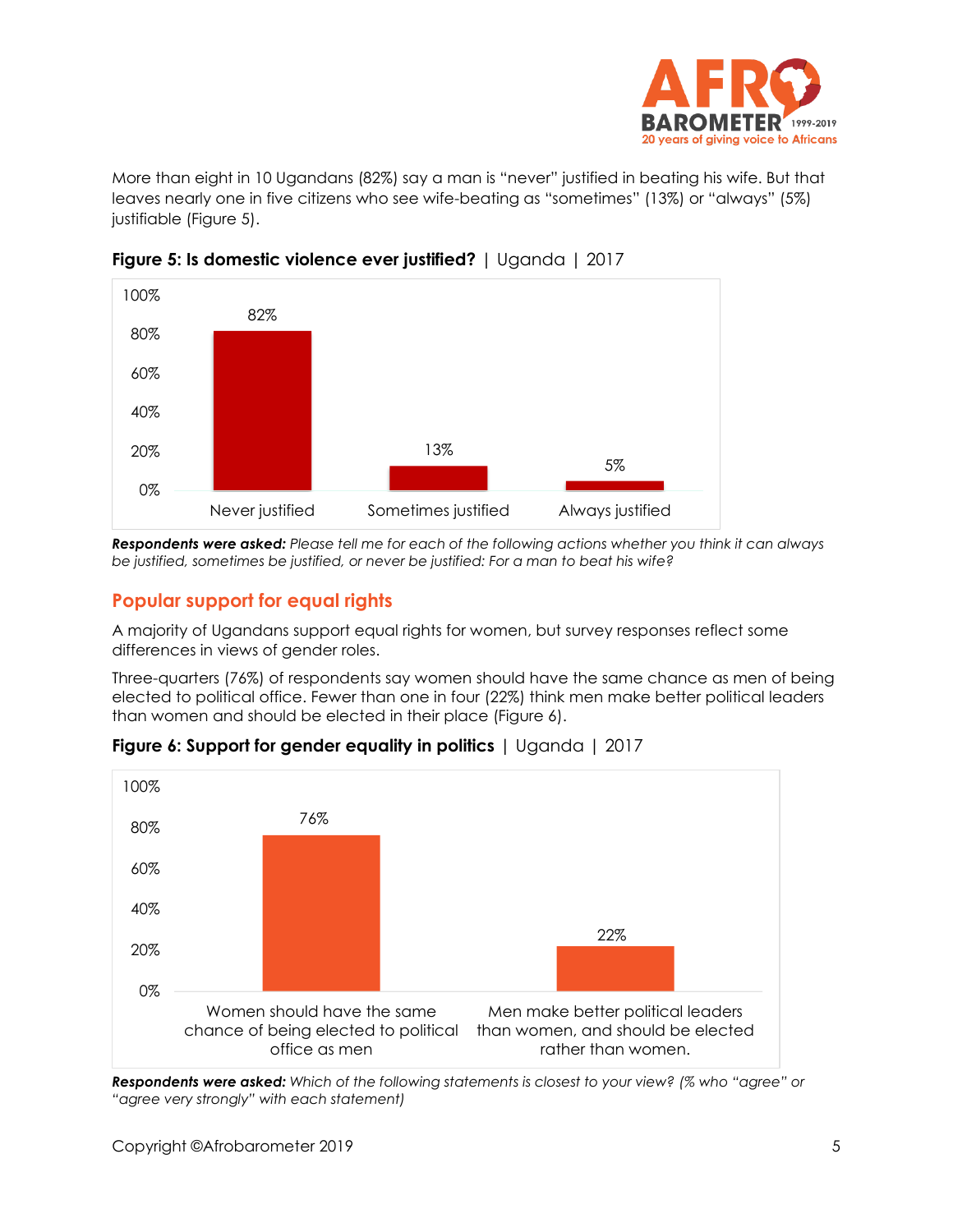

Seven in 10 Ugandans (71%) "agree" or "strongly agree" that women should have the same rights as men to own and inherit land (Figure 7).

But a much slimmer majority stand for equality when it comes to jobs: 58% "disagree" or "strongly disagree" with the idea that men should be given priority when jobs are scarce.

**Figure 7: Support for equal rights to land and jobs** | Uganda | 2017



*Respondents were asked: For each of the following statements, please tell me whether you disagree or agree:* 

*Women should have the same rights as men to own and inherit land? When jobs are scarce, men should have more right to a job than women?*

When it comes to gender roles, Ugandans are divided as to whether families are better off if a woman, rather than a man, has the main responsibility for taking care of the home and children. A slim majority (55%) "disagree" or "strongly disagree" with this idea – well above the average of 38% across 34 countries surveyed in 2016/2018. But about four in 10 (38%) agree that it's better if women have the main care-taking role (Figure 8).

Women are actually slightly *less* likely to disagree than men (53% vs. 57%) with the idea that families are better off under a woman's care. In urban areas, disagreement is considerably higher than in rural zones (64% vs. 53%). And disagreement increases with respondents' level of education, ranging from 38% among those with no formal education to 64% among those with post-secondary qualifications.

Perhaps surprisingly, older respondents (65% among those aged 56 or older) are more likely to disagree than youth (56% among those aged 18-35).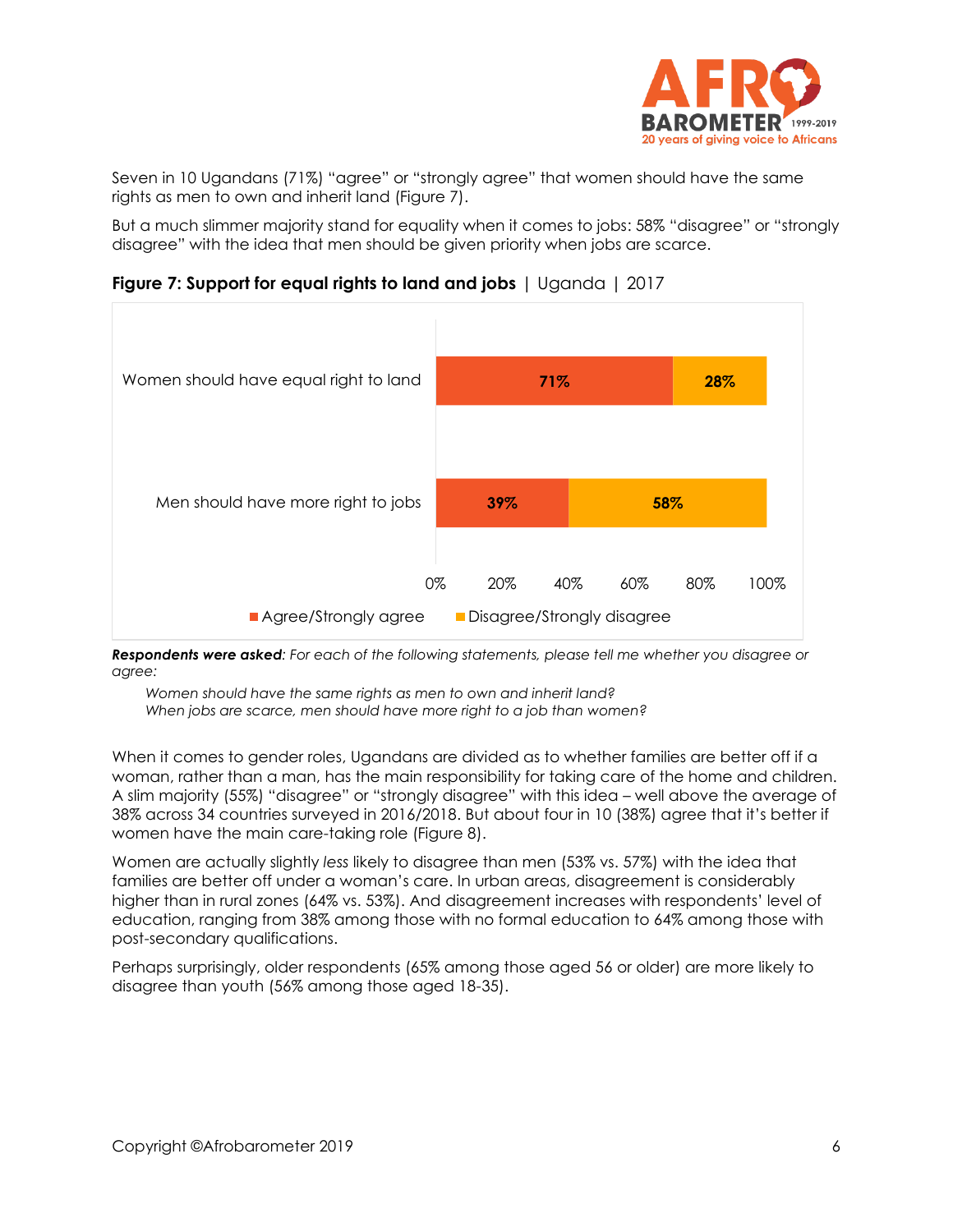



**Figure 8: Better if women care for home and children** | by socio-demographic group | Uganda | 2017

*Respondents were asked: For each of the following statements, please tell me whether you disagree or agree: In general, it is better for a family if a woman has the main responsibility for taking care of the home and children rather than a man?*

# **Government performance on gender equality**

Overall, Ugandans are almost unanimous in praising their government's efforts to promote opportunities and equality for women: 86% describe its performance on this issue as "fairly" or "very" good, while only 13% say it is handling gender equality "fairly badly" or "very badly" (Figure 9). As was the case on the question of whether equal opportunity has improved in recent years, assessments of the government's performance are fairly consistent across key demographic groups, but the wealthiest respondents are less likely to approve of the government's performance (72%).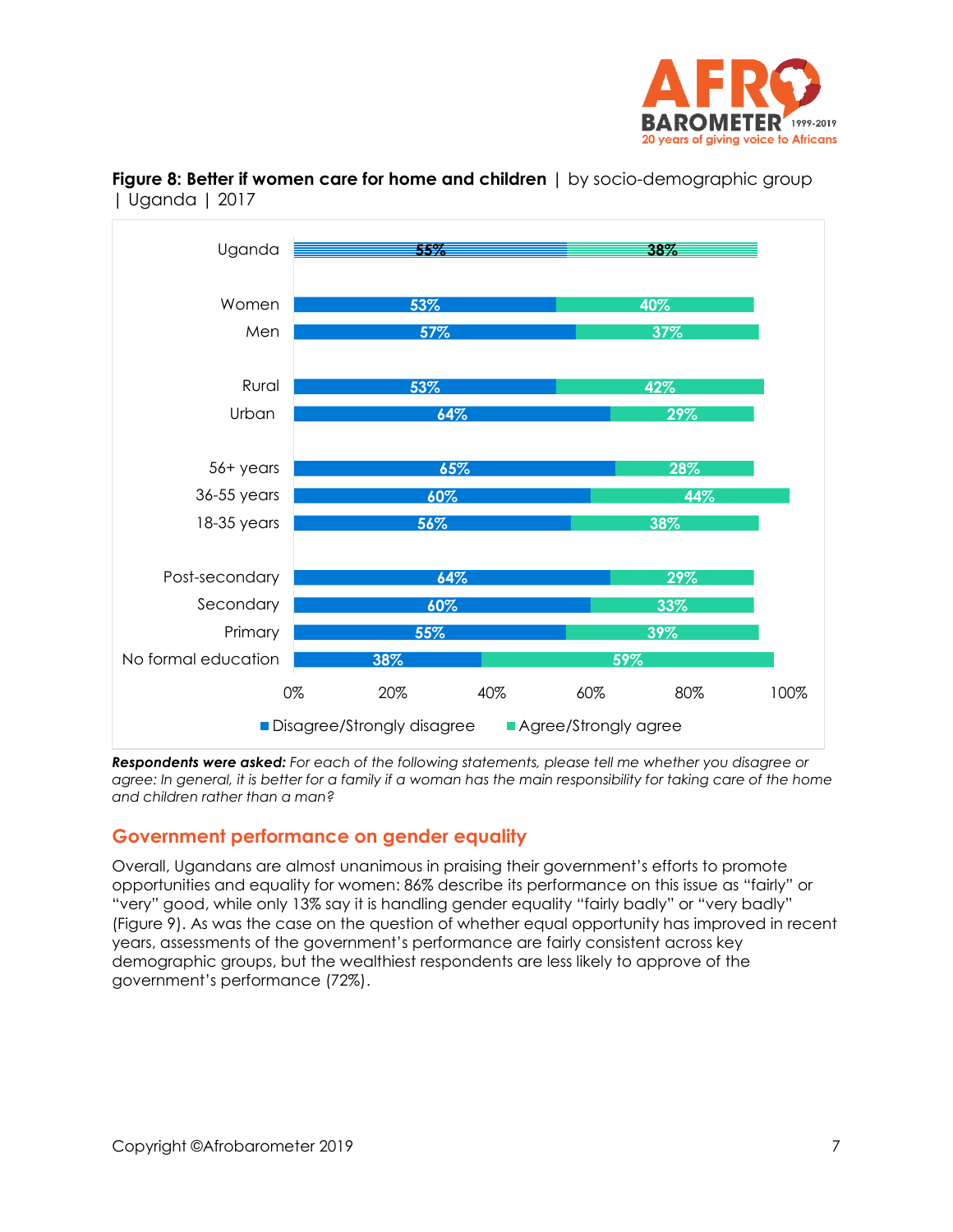



**Figure 9: Government performance on promoting opportunities and equality for women**  | Uganda | 2017

*Respondents were asked: How well or badly would you say the current government is handling the following matters, or haven't you heard enough to say: Promoting opportunities and equality for women?* 

#### **Conclusion**

In its citizens' eyes, Uganda is working its way toward gender equality. The government receives high marks for its efforts to promote opportunities for women, and most citizens say things have changed for the better in recent years. But despite these positive assessments, a substantial part of the population – about four out of every 10 citizens – don't think women have achieved equality when it comes to owning and inheriting land. A similar number think that men have more right to a job than women. And reports of gender-based discrimination are still far too common to declare full gender equality a reality in Uganda.

> Do your own analysis of Afrobarometer data – on any question, for any country and survey round. It's easy and free at www.afrobarometer.org/online-data-analysis.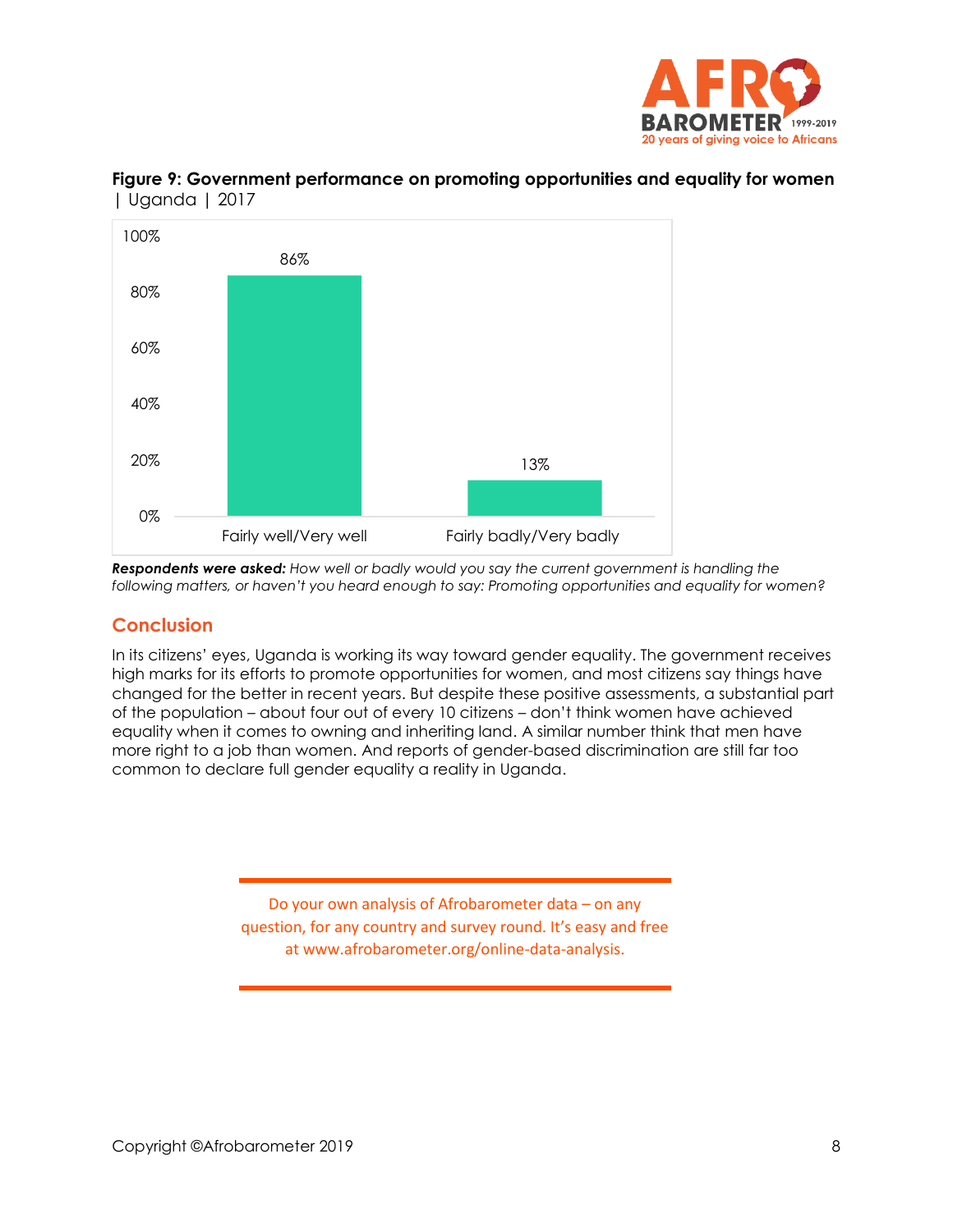

#### **References**

Churchill, S., Nuhu, A., & Lopez, K. (2018). Persistence of gender inequality: The role of ethnic divisions. *Applied Economics, 51*(8), 781-796.

Gabola, M., Katunze, M., Ssewanyana, M., Ahikire, J., Musiimenta, P., Boonabaana, B., & Ssennono, V. (2018)[. Gender roles and the care economy in Ugandan households: The case of Kaabong, Kabale and](https://uganda.oxfam.org/latest/policy-paper/gender-roles-and-care-economy-ugandan-households)  [Kampala districts.](https://uganda.oxfam.org/latest/policy-paper/gender-roles-and-care-economy-ugandan-households) Oxfam.

Uganda Bureau of Statistics. (2017). [Women and men in Uganda: Facts and figures.](https://www.ubos.org/wp-content/uploads/publications/06_2018women_and__men_in_uganda_FF2016.pdf)

Uganda Bureau of Statistics. (2017). [Uganda national household survey 2016/17.](https://www.ubos.org/onlinefiles/uploads/ubos/pdf%20documents/UNHS_VI_2017_Version_I_%2027th_September_2017.pdf)

Uganda Bureau of Statistics. (2019). Gender issues [in Uganda: Analysis of gender](https://www.ubos.org/wp-content/uploads/publications/03_2019UBOS_Gender_Issues_Report_2019.pdf) based violence, asset [ownership and employment.](https://www.ubos.org/wp-content/uploads/publications/03_2019UBOS_Gender_Issues_Report_2019.pdf) With the Ministry of Gender Labour and Social Development.

United Nations. (2019)[. Sustainable development goals knowledge platform.](https://sustainabledevelopment.un.org/sdg5)

Wyrod, R. (2008). Between women's rights and men's authority: Masculinity and shifting discourses of gender difference in urban Uganda*. Gender & Society, 22*(6), 799-823.

**Derick Msafiri** is an intern working with Afrobarometer national partner, REPOA based in Dar es salam. Email: [msafiriderick@gmail.com.](mailto:msafiriderick@gmail.com)

**Veronica Kakengi** is an intern working with Afrobarometer national partner, REPOA based in Dar es salam. Email: [veronica85@yahoo.com.](mailto:veronica85@yahoo.com)

Afrobarometer directs a pan-African, nonpartisan research network that conducts public attitude surveys on democracy, governance, economic conditions, and related issues in African countries. Seven rounds of surveys have been completed in up to 38 countries since 1999. Afrobarometer conducts face-to-face interviews in the language of the respondent's choice with nationally representative samples.

Financial support for Afrobarometer Round 7 has been provided by the Swedish International Development Cooperation Agency (SIDA), the Mo Ibrahim Foundation, the Open Society Foundations, the Bill & Melinda Gates Foundation, the William and Flora Hewlett Foundation, the U.S. State Department, the U.S. Agency for International Development via the U.S. Institute of Peace, the National Endowment for Democracy, and Transparency International.

Donations help the Afrobarometer Project give voice to African citizens. Please consider making a contribution (at www.afrobarometer.org) or contact Felix Biga (felixbiga@afrobarometer.org) to discuss institutional funding.

For more information, please visit www.afrobarometer.org.



You **Tube** 

**Afrobarometer Dispatch No. 311 | 29 July 2019**